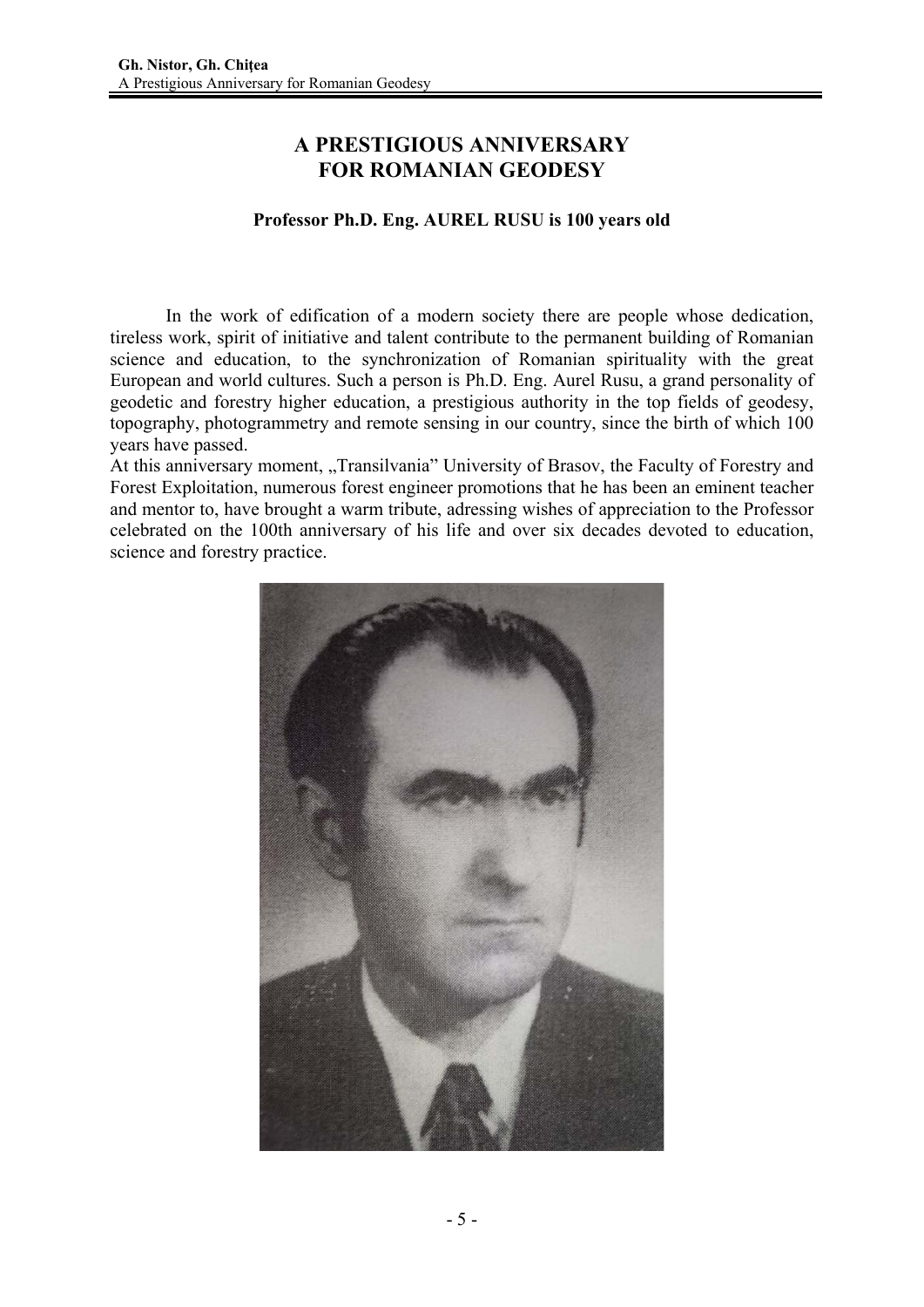Professor Aurel Rusu was born on the 9th of June 1917 in Bărboşi, Mureş County, being the 12th son of the country teacher Andrei Rusu. From his parents he inherited vigor and longevity, formed himself in the cult of work, discipline, love, and respect for others, rigor, order and exigency for himself and for those around him. He followed primary and high school courses in Turda, obtaining a baccalaureate diploma in 1935 in Cluj-Napoca. He attended the courses of the Faculty of Forestry at Bucharest Polytechnics, between 1935- 1940, attending also the courses of the Faculty of Geodesy, obtaining in 1941 the second bachelor's degree, as a cadastral-geodesic engineer. As a student, he benefited from a twomonth practice in Germany where he discovered Photogrammetry.

After obtaining the bachelor's degree as a forest engineer in December 1940, he was employed by the Office of Photogrammetry and Hydrology in Bucharest in January 1941, where he had Gheorghe Nicolau-Bârlad as consultant, who had the most modern photogrammetric equipment. This Office will become the prestigious Institute of Photogrammetry. Major needs for surveys, in domains as mining prospects, agriculture and silviculture, led to endowment with own photogrammetric services, mainly with the help of forest engineers N. Dumitrescu, D. Stoicescu and N. Oprescu. During the period 1941-1948, he worked in the main top-of-the-field areas of ground measurement science: photogrammetry, geodesy and cadastre. At the same time, he was a university assistant, teaching Photogrammetry at the Faculty of Civil Engineering for 5 years, with the outstanding teacher and adviser, professor Gheorghe Nicolau-Bârlad.

During the war he participates on the Caucasus front, as a specialist in photogrammetry. In 1942, as head of the Photogrammetry Service, he performs stereorestation and photoreduction works at 1: 2000 and 1: 5000 scales for many localities in the country. He developed the work "Photogrammetric Methods in Cadastre".

In 1946 he was transferred at the request of the Cadastre Department, for the design and proposal of the organigram of a National Photogrammetry Institute. He joined the geodesic service, as a geodetic and cadastral operator, performing geodesic works of great complexity.

In parallel with the productive activity, he worked as a teacher at the Technical School of Cadastral and Photogrammetric Operators, between 1943-1945 and as a university assistant at the Photogrammetry course, within Bucharest Polytechnics.

In 1948, during education reform, being an acknowledged remarkable personality, he was appointed professor of geodesy, topography and photogrammetry at the Faculty of Forestry in Brasov on 01.01.1949, becoming a colleague with some of his former professors: C.C. Georgescu, Gr. Eliescu , N. Rucăreanu, G. Popescu Zeletin, from research: T. Bălănică, A. Haralamb, and from production: E. Negulescu, Şt. Munteanu, C. Păunescu.

In 1972, he defended his Ph.D thesis., under the scientific direction of prof. Nicolae Rucăreanu, with a remarkable work of photogrammetry. In 1976, he was awarded the title of doctoral supervisor in the field of topography-photogrammetry. In the affirmation of the Faculty of Forestry in Brasov, in the team headed by Professor Aurel Rusu, the contribution of the colleagues in the chair: N. Bos, A. Kiss and Gh. Chitea was remarkable. At present, they are consultant professors. Professor N. Boş is a member of ASAS, Forestry department and Doctor Honoris Causa of "Ştefan cel Mare" University of Suceava.

The research and collective work focused on topographical calculations, the effect of atmospheric refraction on large distances trigonometric levels, photogrammetry and remote sensing applications in the forest economy, for the assessment of forest structures in their geographic configuration, including wood, this occuring when taking pictures with different sensors and different scales.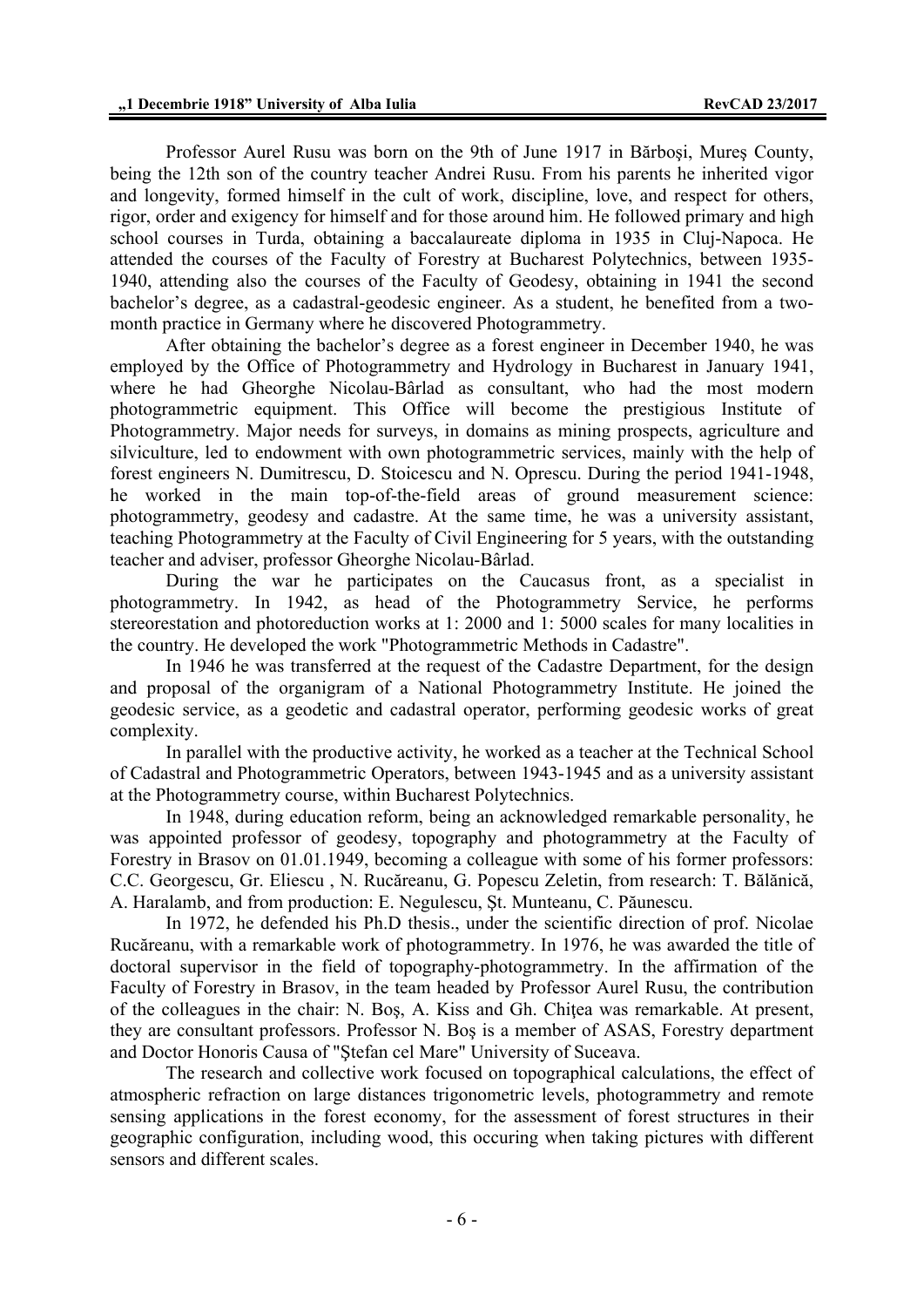Professor Aurel Rusu honored his teacher's obligations with the brilliance and scientific rigor of the lectures given to the students, as well as the effort to elaborate as a single author or in collaboration a number of 16 discourses and university textbooks, representing over 5500 pages.

The first great achievement of the professor, who received a unanimous appreciation of the specialists, was the "TOPOGRAPHY" discourse, published in 1955 in the Technical Publishing House, having 625 pages. This discourse was the only accepted of the 13 submitted by other authors, and approved for publication, with the recommendation of the Ministry of Education as a unique manual for higher education in our country. He has made with competence the chapters of geodesy, topography and photogrammetry in the "Forest Engineer's Manual", published in the Technical Publishing House.

Thanks to the passionate work of expert in field measurements, Professor Aurel Rusu has solved numerous problems of the theory and practice of land measurements in the forestry field, especially the applications of photogrammetry and remote sensing, for the first time in our country. These remarkable contributions are contained in two reference works: "Forest Photogrammetry" (Ceres Publishing House, 1978) and "Air Photography and Remote Sensing in the Forest Economy" (Ceres Publishing House, 1988), which come to top the prestigious didactic and scientific activity. Also, the scientific activity of the teacher has materialized in more than 90 scientific papers published in prestigious magazines, as well as in the scientific bulletins of the University of Brasov. He participated with scientific papers at international scientific events.

For the rich activity in the fields of production, scientific research and education, of the outstanding results obtained, in 1990 he was elected as a corresponding member, and in 1994 he was assigned member of the Academy of Agricultural and Forestry Sciences. He is a member of the Association of Scientists, of the "Forestry Progress" Society and a Honorary Member of the Romanian Society of Photogrammetry and Remote Sensing.

Professor Aurel Rusu conscientiously and rigorously acquitted himself of a number of administrative functions which were entrusted to him: the head of the Topography Department, the Dean of the Faculty of Forestry and Forest Exploitation (1972-1976), a member of the Scientific Council of the Faculty and the Senate of the University.

Professor Aurel Rusu also performed a prestigious activity, imposing himself as a significant personality, becoming a school creator. He worked until retirement in 1983, and since 1991 as a consultant teacher.

During his years of work with strictness, abnegation and professionalism in higher education, Professor Aurel Rusu has imposed himself as a valuable personality not only in the field of land measurement science, but also in Romanian forestry.

For the entire activity of Professor Aurel Rusu, for the remarkable contributions to the assertion of the superior forestry school in Braşov, the Senate of "Transilvania" University, the teachers, graduates and students organized the 100th anniversary of the eminent professor's birth on his birthday, June 9th, 2017, as well as over six decades dedicated to school, science and practice. This glorious anniversary was attended also by guests from other major university centers, disciples and admirers of the master. From the presidium of the assembly, several personalities, such as: the Vice President of the Romanian Academy, Cristian Hera, the President of the Academy of Agricultural and Forestry Sciences, Alexandru Sin, the president of the Forestry Department, Ioan Seceleanu, the rector, Ioan Vasile Abrudan,the dean of the Faculty Alexandru Lucian Curtu, and others, delivered moving speeches.

The most sincere wishes for health and happiness are addressed to Mrs. Prof. Clara-Liliana Dragoş, wife of the professor.